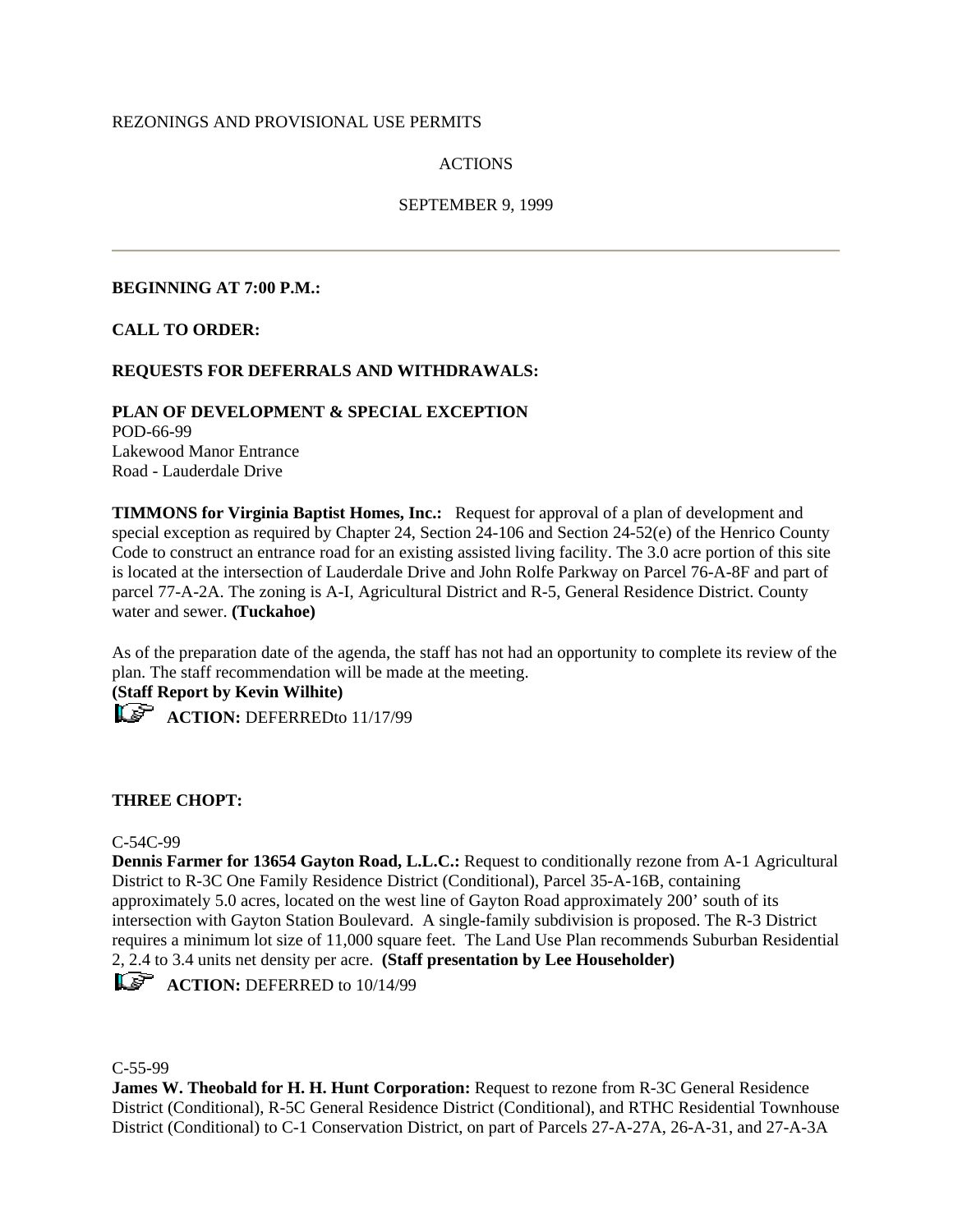containing approximately 1.60 acres, part of Parcel 27-A-5A, containing approximately 3.29 acres; part of Parcels 27-A-5A, 27-A-11, and 27-A-9A containing approximately 1.73 acres; part of Parcels 27-A-9A, and 27-A-11 containing approximately 19.28 acres; located within Twin Hickory Planned Community south of Shady Grove Road and Twin Hickory Road Extended and east of Pouncey Tract Road. A conservation area is proposed. The Land Use Plan recommends Environmental Protection Area. **(Staff presentation by Eric Lawrence)**

**ACTION:** DEFERRED to 10/14/99

# **TUCKAHOE:**

C-56C-99

**Scott A. Fath:** Request to amend proffered conditions accepted with rezoning case C-72C-89, on Parcel 99-14-A-7 (9608 Gaslight Place), containing approximately 0.42 acres, located at the northeast intersection of Gaslight Place and Gaslight Drive. The proposed amendment is related to the type of roofing materials. The Land Use Plan recommends Suburban Residential 1, 1.0 to 2.4 units net density per acre. **(Staff presentation by Mark Bittner)**

**ACTION:** Recommended for Approval

# **VARINA:**

*Deferred from the April 15, 1999 Meeting:* C-73C-98

**James W. Theobald for W. A. Robins, et. al., Redford 131, L.C., Edward M. Luck, Gerald A. Crigger:** Request to conditionally rezone from A-1 Agricultural District to R-3AC One-Family Residence District (Conditional), Parcels 197-A-21A, 21B (part), 21C and 22 (part), Parcels 197-1-1-6 (part), 7 and 7A, and Parcels 197-4-A-1, 2 and 3, containing 58.214 acres, located on the north line of Portugee Road (beginning in the Capes of Portugee Subdivision) approximately 280' east of the intersection of Portugee Road and Memorial Drive and on the east line of Memorial Drive (beginning in the Gaulding and Orange Subdivision) approximately 1890' north of the intersection of Portugee Road and Memorial Drive. A zero lot line single family residential subdivision is proposed. The applicant has proffered a maximum density of 2.8 units per acre. The Land Use Plan recommends Rural Residential, not exceeding 1.0 unit net density per acre, and Environmental Protection Area. The site is also in the Airport Safety Overlay District. **(Staff presentation by Eric Lawrence)**

**ACTION:** DEFERRED to 12/9/99

*Deferred from the July 15, 1999 Meeting:* C-46C-99

**Henry L. Wilton:** Request to conditionally rezone from A-1 Agricultural District to R-1AC One Family Residence District (Conditional), part of Parcel 177-A-40, containing approximately 51.46 acres, located at the southeast intersection of Elko Road and Old Williamsburg Road. A single-family residential subdivision is proposed. The applicant has proffered the overall density not to exceed 1 unit per acre. The Land Use Plan recommends Rural Residential, not exceeding 1.0 unit per acre. **(Staff presentation by Lee Householder)**

**ACTION:** DEFERRED to 10/14/99